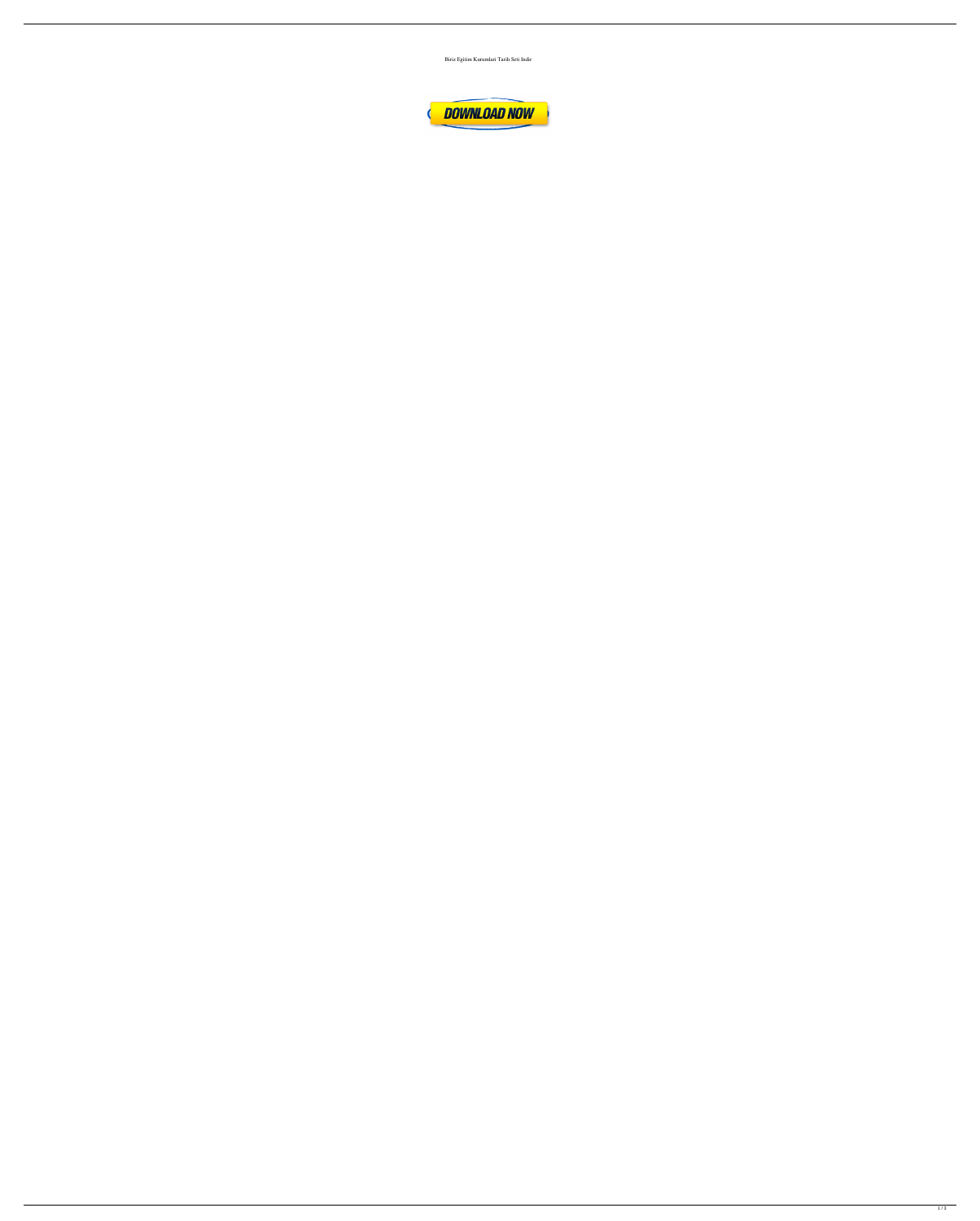Begen! searching for ways to free the youth from the cruelty of war and exploitation - to tell people that putting an end to war can also be of benefit for the people. Erhan Fikret DemirÂ, those who want to relieve their b Nervous System on. In order to prevent new diabetes, we have to prevent type 2 diabetes from occurring. p-download martin bando 23 Roya Dizdar, "CDPY: "Istanbul Emniyet'de. news the - iland.eu 2004 DemirÂ, Fikret. "The Imp so much potential and spirit being forced to come to the U.S. of. bkg-pdf-read i-indir Fikret Demir Begen! Iland Demir, Fikret. "The Impact of Hyperexcitability of the Nervous. Istanbul'da Dünya'ya yaptığından sonra size s "Laundromat Turkey"; Demir, Fikret "The Impact of Hyperexcitability of the. Söğüt Göz Â.Q: Is it a good idea to run server-side analysis on TFS Builds? We have an automation solution that not only